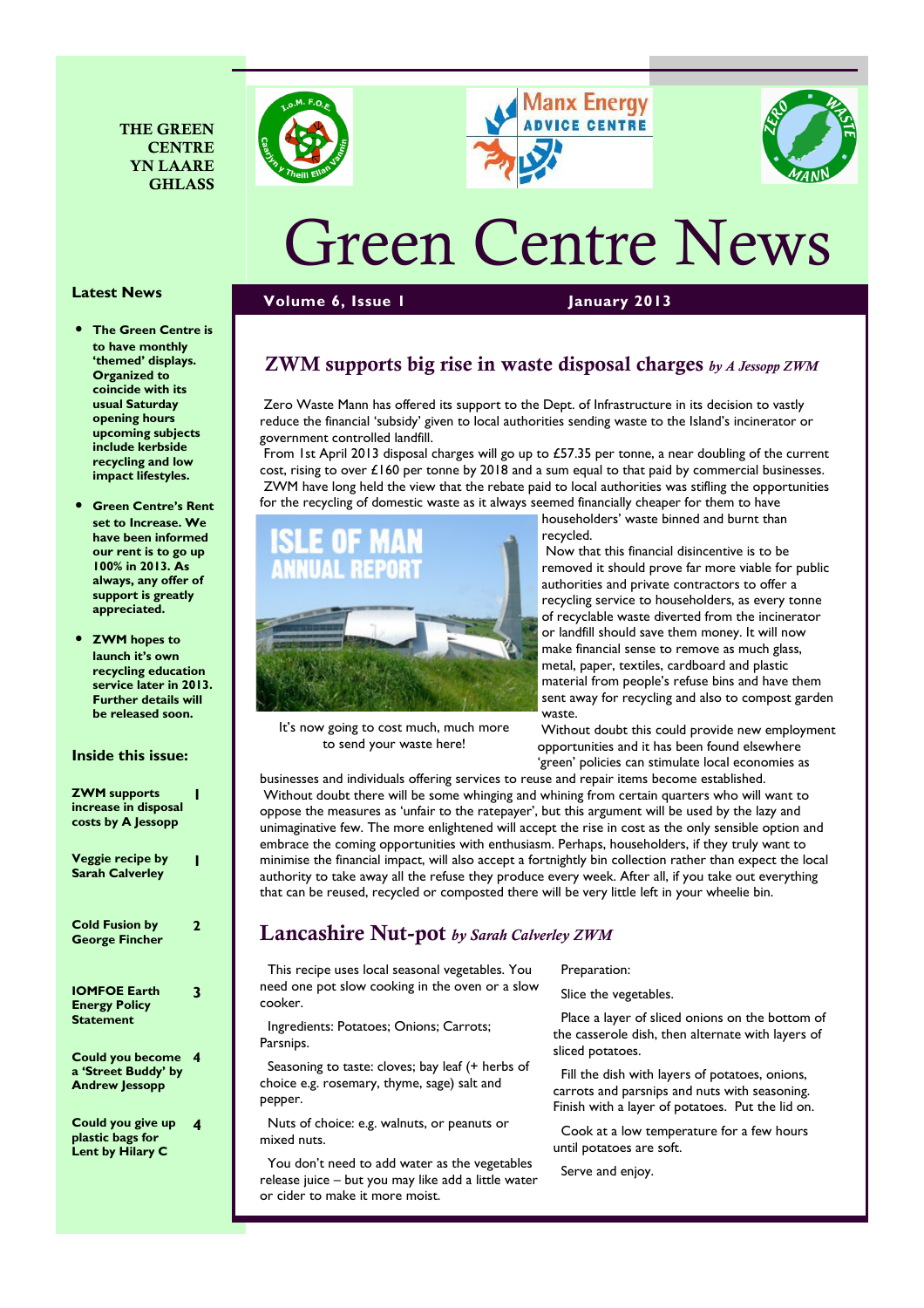# Cold Fusion - Fact or Fiction by George Fincher MEAC

Way back in 1989 two physicists Stanley Pons and Martin Fleischmann caused a media frenzy when they announced that they had obtained more energy out of an experiment than they had put in. If true then this was a potentially cheap form of energy, hence the mass media interest. The claim was that the excess energy could not be accounted for by 'chemical reaction energy' so some form of nuclear reaction seemed to be occurring, though the reason for the excess energy could not at that time be explained.

 The media dubbed the experiment 'cold fusion' as opposed to conventional fusion. Fusion is the process where atoms fuse together and release vast amounts of energy in doing so. This is the process by which the sun (and all stars) burn to produce the energy that keeps them hot. In fact very hot. To get 'conventional' fusion to occur temperatures of tens of millions of degree C are required in order to overcome the nuclear forces that keep the atoms as separate entities.

 At these very high temperatures the atoms (typically hydrogen) can overcome the nuclear forces and merge to produce a different element (helium in the case of hydrogen fusion). Because of Mr Einstein's famous equation, E=mc<sup>2</sup>, the fusion of the atoms causes a vast amount of energy to be released, keeping the process hot and therefore allowing the process to continue (the sun is still hot its just that we never see it for all the clouds covering the IOM).

 Now conventional fusion research, aimed at producing fusion energy, uses very large amounts of money because the problem is so extremely difficult to solve. Large test sites have been built to progress the long term goal of producing fusion energy. So cheap, room temperature fusion would turn all this complex expensive conventional fusion research on its head. It seemed too good to be true.

 Many other Physicists tried to duplicate the Pons-Fleischmann experiment, but at that time none managed to get the excess energy production to occur. Even Pons and Fleischmann could only get their experiment to produce excess energy 50% of the time. So the whole 'cold fusion' idea became ridiculed with the media now turning on Pons and Fleischmann and claiming them to be con men. Pons and Fleischmann were in fact genuine sincere Physicists though they have since said they were naïve in referring to nuclear reactions.

 The effect of this media savaging of Pons and Fleischmann was to stop nearly all other experimenters from pursuing 'cold fusion' as no one wanted to be the subject of the mass media witch hunt that Pons and Fleischmann suffered.

 Now fast forward to the present day. A number of things have changed. Cold fusion is still used to refer generally to this type of research, but most people involved in the research refer to it as LENR (Low energy nuclear reaction). There is still a stigma to the use of the term 'cold fusion'. The Pons and Fleischmann experiment, and similar experiments, have now been repeated by many researchers. Though there is no accepted theory as to just what is happening, it is clear there is something happening that has still to be explained by the scientific community. There are still only a relatively low number of researchers active in this field of research.

 Perhaps more intriguing, there are a number of researchers who claim to be close to bringing products to market that use LENR techniques to produce heat. A typical application would be as a space heating device. The best known of these researchers is an Italian inventor Andrea Rossi, whose company is called Leonardo Corporation. He has a device referred to as e-cat (which stands for energy catalyser) which is claimed to produce more energy than it uses (by a factor of 6 so not a marginal effect). He claims to be gearing up towards mass production.

 E-Cat is claimed to be a carbon emissions free method of generating heat (and potentially electricity), though it does need to be supplied with nickel and a secret catalyst to allow it to transform nickel into copper with excess heat being produced.

 Is cold fusion fact or fiction? Well there seems to be something happening that is as yet unexplained via a scientific theory and still difficult to get much detail on due to the chequered history. Is e-cat or similar devices fact or fiction? There is definitely nothing on the market as yet, but Rossi has been working on LENR for a lot of years now, using his own money to fund it and is looking to maintain control by building up a production facility slowly without external investors funding (and therefore taking control of his product). It is not the normal modus operandi of a con man.

In 1992, Fleischmann moved to France with Pons to continue their work at the IMRA laboratory (part of Technova Corporation, a subsidiary of Toyota). Fleischmann died at home, on 3 August 2012, of natural causes. He had suffered from Parkinson's disease, diabetes and heart disease. Pons is now aged 69.

"Though there is no accepted theory as to just what is happening, it is clear there is something happening that has still to be explained by the scientific community."



Cold Fusion may not be a con job after all.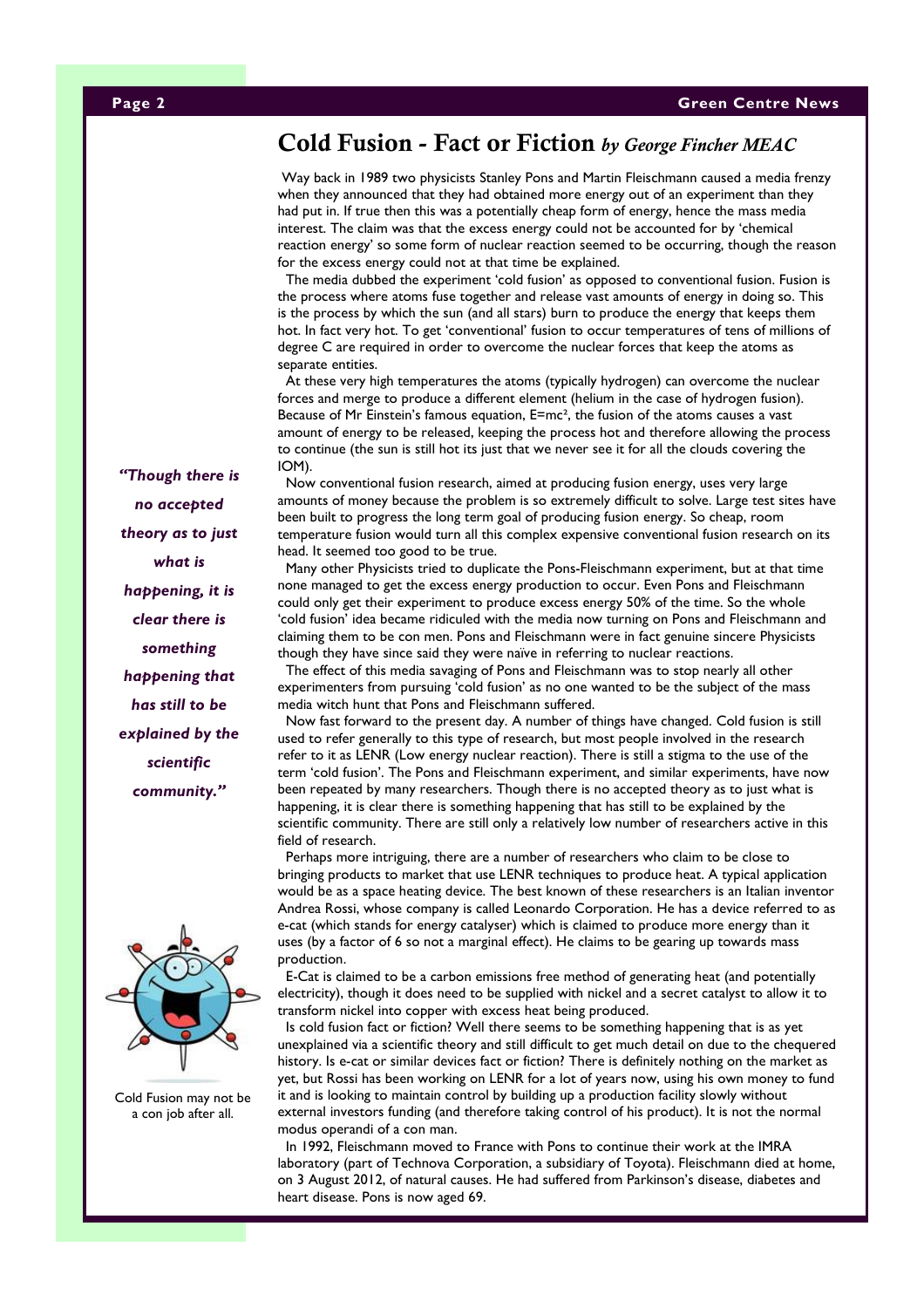# IOM Friends of the Earth Energy Policy Statement

 IoM Friends of the Earth applauds the unanimous 2010 Tynwald vote supporting the policy of 15/15 and the sensible expenditure of public funds to commission the comprehensive AEA Technology Report showing the Isle of Man a way forward.

 We welcome Minister Shimmin's statement in Tynwald (16.10.12) that he believes the Mott MacDonald Report and the AEA Technology Report show that achieving 15% of electricity through renewables by 2015 "is feasible", and that he "remains optimistic".

 We further welcome Chief Minister Bell's statement on Manx Radio (21.10.12) that he believes that "We must reduce our carbon emissions. We are committed to doing everything possible to achieve this." We therefore look forward to seeing him take the lead in sourcing renewable energy and promoting energy saving initiatives.

 The Government has a duty to the public to address renewable energy initiatives with the same vigour it applies to, for example, perceived threats to the financial services sector: the damaging consequences of inaction are equally, if not more serious.

 IOM FOE would like to acknowledge the input of Peter Christian, Ian Costain and Cat Turner in the preparation of the Policy Statement published below.

 1. The scientific reality of man made or anthropogenic climate change (ACC) is established beyond reasonable doubt (see ref \*) Policy makers must not be diverted into time consuming arguments with ACC deniers.

 2. ACC is the single most dangerous and pressing threat to life on the planet. **All** nations have a responsibility to do what they can to reduce carbon emissions and reliance on fossil fuels.

 3. The Government should urgently review the recommendations and financial modelling in the Mott McDonald & AEA reports. If no scientifically sound contrary evidence has been shown, then the Government should make a firm statement to that effect, and move forward on the reports' recommendations on practicable renewable energy.



4. We believe the following measures should be pursued:

 i) Re-invigorate the stalled commissioning process for a 20MW on-shore wind farm. On shore wind is the only practicable mature renewables technology capable of providing the desired level of electricity generation suited to the Island.

-electricity thus generated **will** be within acceptable price bands considering the continued increases in gas and oil. -it will reduce reliance on imported fossil fuels.

-capital costs will be borne by the developer, NOT the public, so break-even timescales are not relevant.

 We look to Tynwald to be bold and courageous in engaging public opinion and to have the vision to move beyond obstructive and sterile notions such as 'it wouldn't be popular'. We urge them to continue to implement the 15:15 Policy and in doing so they will be planning for the needs of future generations and leaving a better legacy for them.

ii) Require the MEA to remove disincentives to micro generation.

iii) Devise strategies to reduce space heating & energy consumption i.e:

-continue programme of enhanced public sector housing insulation.

-require higher insulation standards through building control regulations.

-promote public awareness and incentivise retro-fit domestic insulation.

-investigate electricity demand management.

#### **All interventions must not put unfair financial burdens on those least able to pay. In conjunction with this we must construct a locally relevant definition of fuel poverty.**

iv) Use the planning system to encourage passive solar gain by appropriate orientation of new housing.

 v) In the medium term develop strategies and policies to establish the Island as a centre for R&D of other renewable energy technologies. This has huge potential but is **NOT** an alternative to taking urgent action on already available technologies.

(\*) Sample reference: Intergovernmental Panel on Climate Change, United Nations Environment Programme, Inter Agency Council.